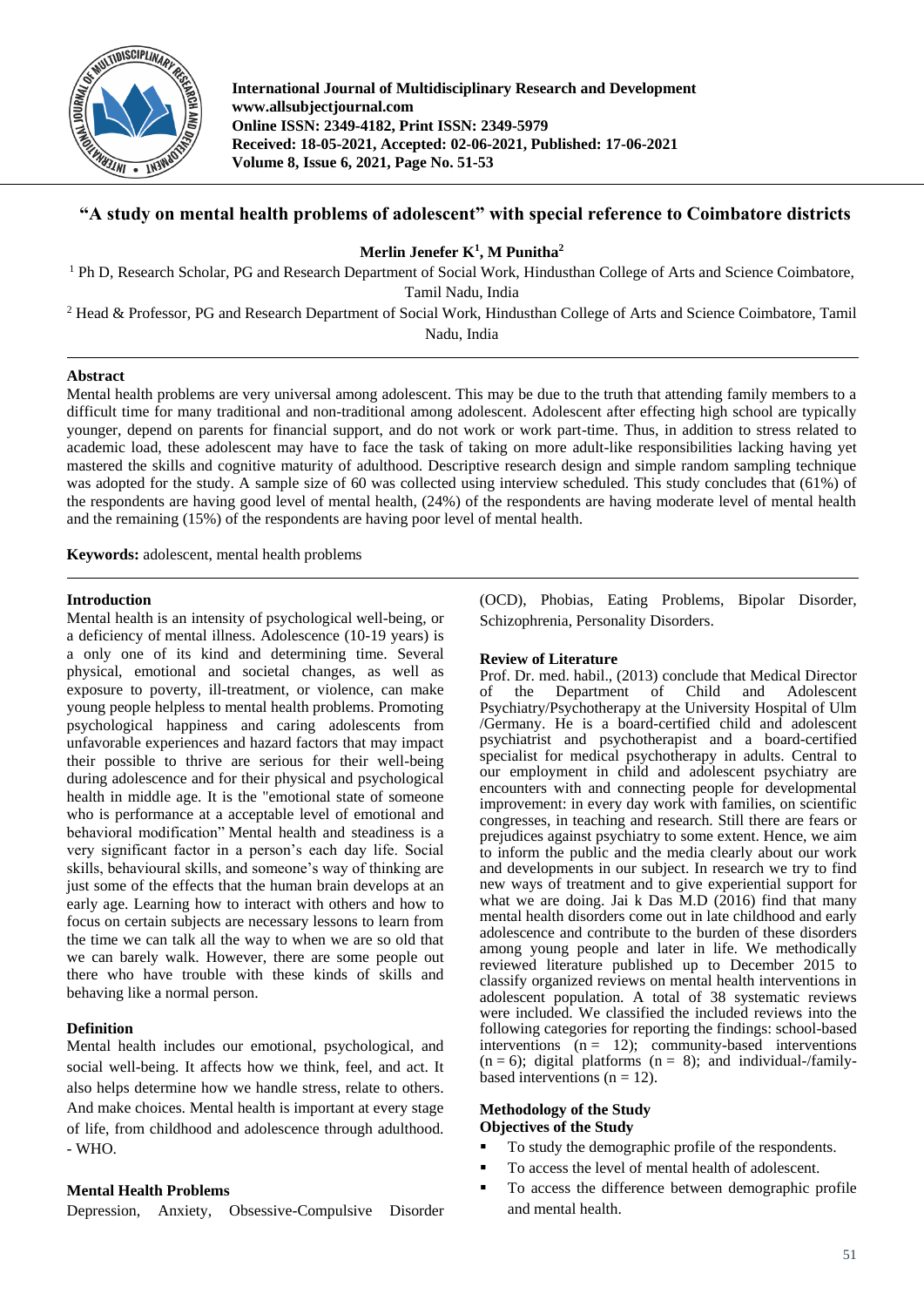## **Research design**

The researcher followed descriptive research design for the study.

#### **Universe of the study**

The universe of the present study is the Coimbatore District.

## **Sampling**

60 Respondents were selected for data collection by a Convenience sampling is a non-probability sampling technique where subjects are selected because of their convenient accessibility and nearness to the researcher.

## **Tools for data collection**

The researcher made use of interview schedule questionnaire. The researcher used for the 5 point scale was created by WHO (1995) scale. The Question 35 consists of mental health scale of adolescent. The data were analyzed using various statistical tools like simple percentage, independent t-test, and ANOVA.

## **Finds of the Study**

#### **Table 1**

| <b>Factors</b>                 | <b>Medium</b>  | <b>FrequencyPercent</b> |       |
|--------------------------------|----------------|-------------------------|-------|
| Age                            | 19-25          | 38                      | 63.0% |
| Gender                         | Male           | 40                      | 66.0% |
| <b>Education qualification</b> | U. Graduate    | 27                      | 45.0% |
| Family income                  | 10000-45000    | 37                      | 61.0% |
| Type of family                 | Nuclear family | 42                      | 70.0% |

# **Simple Percentage Analysis**

- Majority (63%) of the respondents is in the age group between 19-25 years.
- $\blacksquare$  More than half (66%) of the respondents are Male.
- 
- Nearly half  $(45%)$  of the respondents are U. graduate.<br>Majority  $(61%)$  of the respondents family income lev Majority (61%) of the respondents family income level are 10000 -45000.
- Majority (70%) of the respondents are nuclear family.

## **Distribution of the Respondents By Level of Mental Health**

| abie |  |
|------|--|
|------|--|

| S. No | <b>Mental health</b> | <b>No. of Respondents</b> | Percentage % |
|-------|----------------------|---------------------------|--------------|
|       | Good                 |                           |              |
|       | Moderate             |                           | 74           |
|       | Poor                 | 09                        |              |
|       | Total                |                           |              |

## **Interpretation**

The above table demonstrates that (61%) of the respondents are having good level of mental health, (24%) of the respondents are having moderate level of mental health and the remaining (15%) of the respondents are having poor level of mental health.

## **Influence of socio economic factors and mental health of adolescent**

**Table 3**

| <b>Variables</b>                            | <b>Statistical tool</b> | Value                  | <b>Result</b>   |
|---------------------------------------------|-------------------------|------------------------|-----------------|
| Age and mental health                       | <b>ANOVA</b>            | $F = .040$ T < 0.05    | Significant     |
| Gender and mental health                    | t-test                  | $t = 1.051$ p $> 0.05$ | Not-Significant |
| Educational qualification and mental health | <b>ANOVA</b>            | $F = .000$ T<0.05      | Significant     |
| Family income and mental health             | <b>ANOVA</b>            | $F = .943 P > 0.05$    | Not-Significant |
| Type of family and mental health            | t-test                  | $t = .050$ p<0.05      | Significant     |

- There is significant difference in the gender and mental health of adolescent.
- There is no significant difference in the gender and mental health of adolescent.
- There is significant difference in the educational qualification and mental health of adolescent.
- There is no significant difference in the family income and mental health of adolescent.
- There is significant difference in the type of family and mental health of adolescent.

## **Recommendations**

- Meditation and related practices facilitate effective decision making, participation, efficiency and team work. Meditation training generates the capacity to concentrate and ability to take positive approach in the context of the well-being of all.
- There is rising consensus that healthy progress during childhood and teenage years contributes to high-quality mental health and can prevent intellectual health problems.
- Enhancing societal skills, analytical skills and self-selfassurance can help prevent mental health problems such as behavior disorders, anxiety, depression and eating disorders as well as other hazard behaviors including those that relate to sexual performance, substance

abuse, and aggressive behaviour.

- Health workers require to have the competencies to relate to young people, to detect mental health problems early, and to provide treatments which include counseling, cognitive-behavioral therapy and, where suitable, psychotropic prescription.
- Increase the provision of mental health services through the accomplishment of the mental health Gap Action Programme (MHGAP).

## **Conclusion**

Several mental health problems emerge in late youth and early adolescence. Present studies have identified mental health problems - in particular depression, as the largest cause of the burden of disease among young people. Poor mental wellbeing can have important possessions on the wider health and growth of adolescents and is relationship with several health and social outcomes such as higher alcohol, tobacco and illicit substances use, adolescent pregnancy, school dropout and delinquent behaviours. This study find that (61%) of the respondents are having good level of mental health, (24%) of the respondents are having moderate level of mental health and the remaining (15%) of the respondents are having poor level of mental health.